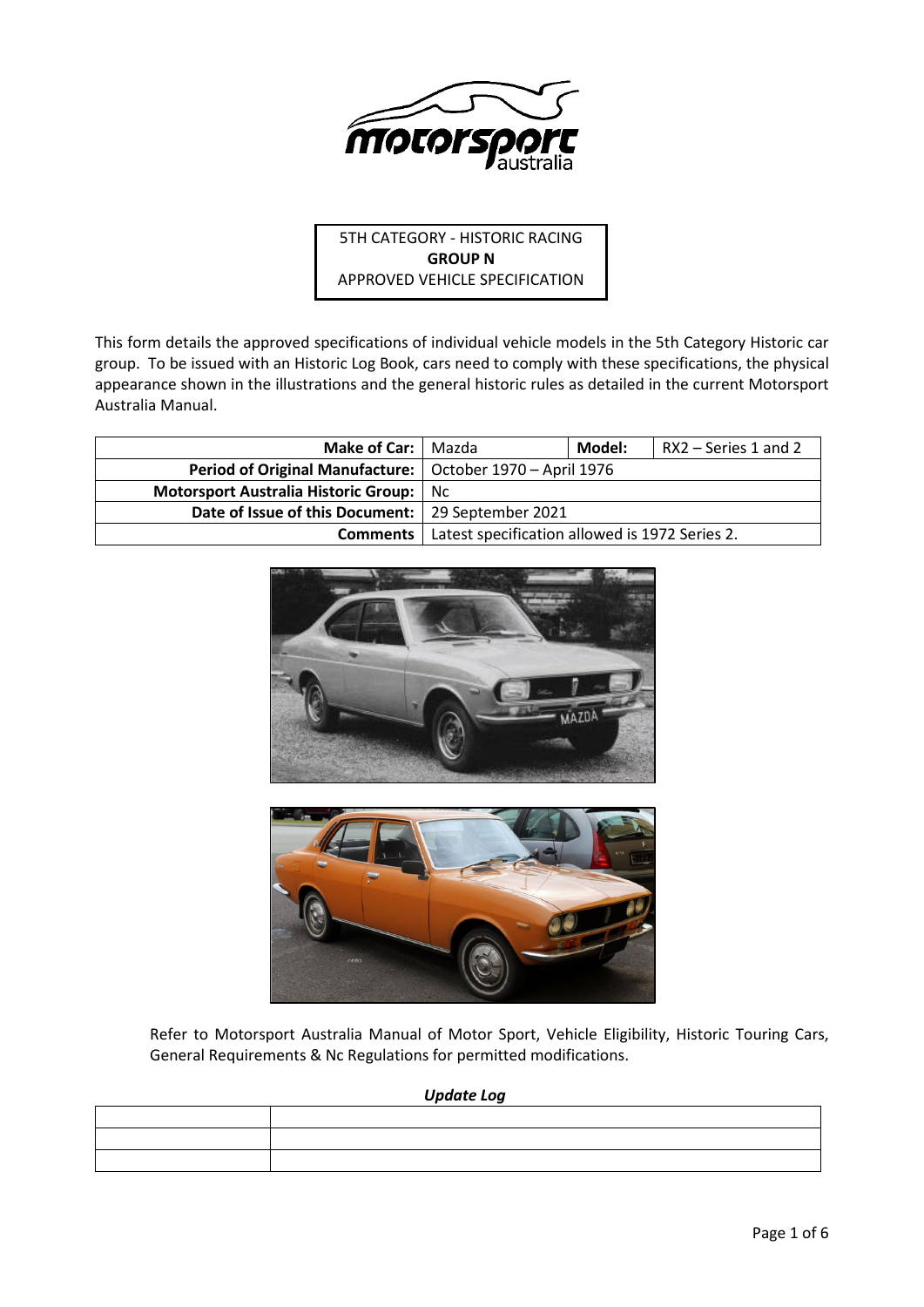# *SECTION 1 - CHASSIS*

# *1.1. CHASSIS*

| <b>Description:</b>             | Unitary construction - Two door coupe or four door sedan |
|---------------------------------|----------------------------------------------------------|
| <b>Period of Manufacture:</b>   | October 1970 - April 1976                                |
| <b>Manufacturer:</b>            | Toyo Kogyo                                               |
| <b>Chassis Number From:</b>     | $S122A*****$                                             |
| <b>Chassis Number location:</b> | Firewall                                                 |
| Material:                       | Steel                                                    |
| <b>Comments</b>                 | <b>None</b>                                              |

#### *1.1. FRONT SUSPENSION*

| Description:                  | Independent - by McPherson Strut                     |         |                        |     |
|-------------------------------|------------------------------------------------------|---------|------------------------|-----|
| <b>Spring Medium:</b>         | Coil                                                 |         |                        |     |
| Damper Type:                  | Telescopic incorporated in strut                     |         | Adjustable:            | Yes |
| Anti-sway bar:                | Yes - Integral with lower arms<br>Adjustable:<br>Yes |         |                        |     |
| <b>Suspension adjustable:</b> | Yes                                                  | Method: | Caster, camber and toe |     |
| <b>Comments:</b>              | None                                                 |         |                        |     |

# *1.2. REAR SUSPENSION*

| <b>Description:</b>           | Live rear axle with four links plus Panhard rod |                   |               |  |
|-------------------------------|-------------------------------------------------|-------------------|---------------|--|
| <b>Spring Medium:</b>         | Coil                                            |                   |               |  |
| Damper Type:                  | Telescopic                                      | Adjustable:<br>No |               |  |
| Anti-sway bar:                | N/A<br>Adjustable:<br>No                        |                   |               |  |
| <b>Suspension adjustable:</b> | Yes                                             | Method:           | Spring height |  |
| Comments:                     | None                                            |                   |               |  |

# *1.3. STEERING*

| Type:    | Ball<br>and nut | Make: | Mazda |
|----------|-----------------|-------|-------|
| Comments | None            |       |       |

#### *1.4. BRAKES*

|                               | <b>Front</b>   | Rear           |  |  |  |
|-------------------------------|----------------|----------------|--|--|--|
| Type:                         | Disc, solid    | Drum           |  |  |  |
| <b>Dimensions:</b>            | 230 mm x 12 mm | 200 mm x 32 mm |  |  |  |
| <b>Material of drum/disc:</b> | Cast iron      | Cast iron      |  |  |  |
| No. cylinders/pots per wheel: | Two            | Two            |  |  |  |
| <b>Actuation:</b>             | Hydraulic      | Hydraulic      |  |  |  |
| <b>Caliper make:</b>          | Mazda          |                |  |  |  |
| <b>Caliper type:</b>          | Fixed          |                |  |  |  |
| <b>Material:</b>              | Cast iron      |                |  |  |  |
| <b>Master cylinder make:</b>  | Mazda          |                |  |  |  |
| Type:                         | Tandem         |                |  |  |  |
| <b>Adjustable bias:</b>       | No.            |                |  |  |  |
| <b>Servo Fitted:</b>          | Yes            |                |  |  |  |
| Comments:                     | None           |                |  |  |  |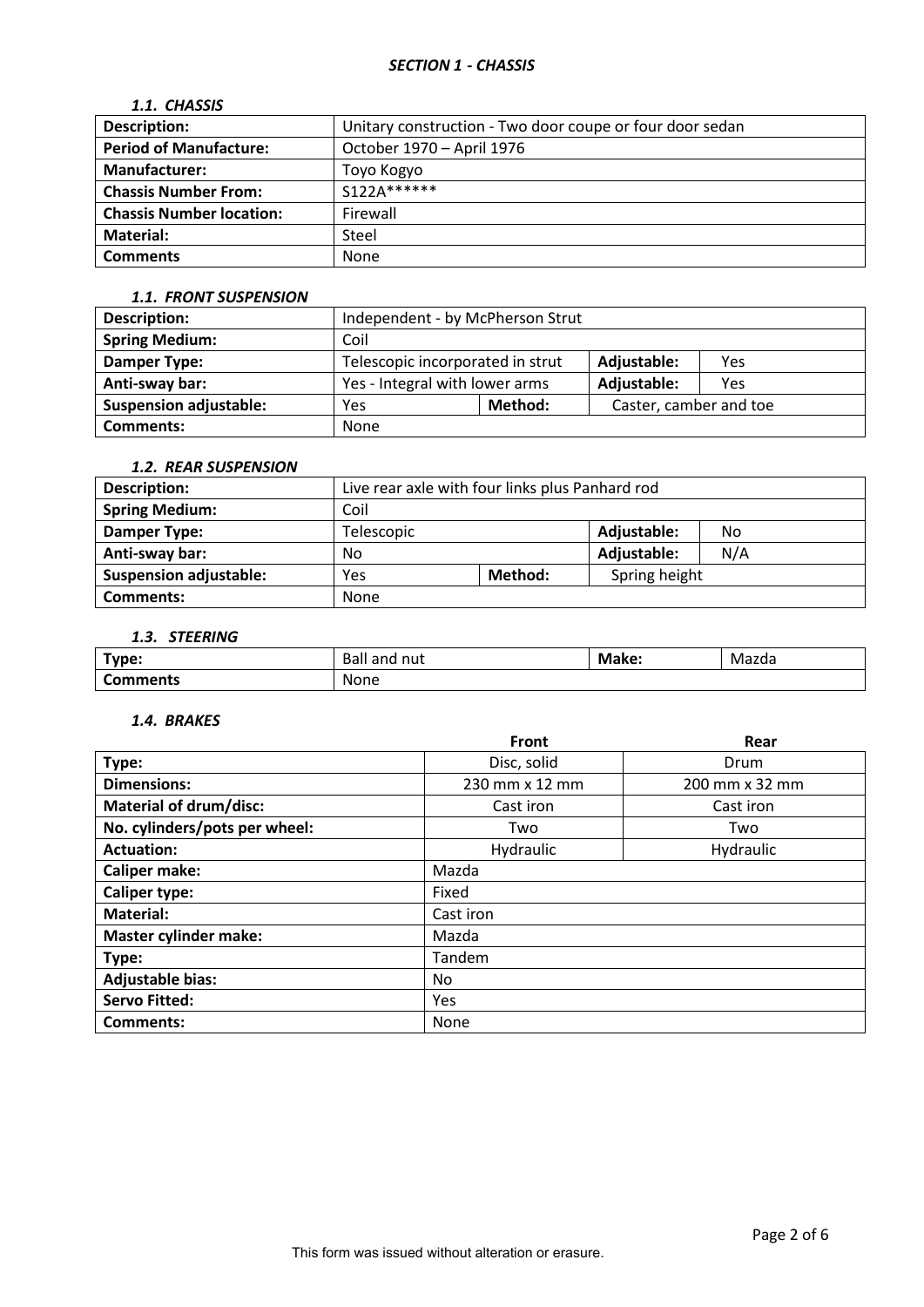# *2.1. ENGINE*

| Make:                               | Toyo Kogyo - Mazda                                                  |                         |        |  |
|-------------------------------------|---------------------------------------------------------------------|-------------------------|--------|--|
| Model:                              | 12A                                                                 |                         |        |  |
| No. cylinders:                      | 2 rotor $-6$ chamber                                                | <b>Configuration:</b>   | Rotary |  |
| <b>Cylinder Block-material:</b>     | Alloy                                                               | <b>Two/Four Stroke:</b> | N/A    |  |
| <b>Bore - Original:</b>             | N/A                                                                 | Max allowed:            | N/A    |  |
| Stroke - original:                  | N/A<br>Max allowed:<br>N/A                                          |                         |        |  |
| <b>Chamber Capacity - original:</b> | 1146 cc - Capacity equivalent<br>1146 cc - Capacity<br>Max allowed: |                         |        |  |
|                                     | equivalent $(x1.8) = 2063$ cc<br>$(x1.8) = 2063$ cc                 |                         |        |  |
| <b>Identifying marks:</b>           | 12A                                                                 |                         |        |  |
|                                     | Embossed on upper surface of each aluminium rotor housing.          |                         |        |  |
| Cooling method:                     | Liquid                                                              |                         |        |  |
| Comments:                           | Spark ignition engine based on the Wankel principle.                |                         |        |  |
|                                     | Extend/Bridge porting is permitted - refer Appendix A.              |                         |        |  |
|                                     |                                                                     |                         |        |  |

## *2.2. CYLINDER HEAD*

| Make:                     | N/A  |           |     |          |     |
|---------------------------|------|-----------|-----|----------|-----|
| No. of valves/cylinder:   | N/A  | Inlet:    | N/A | Exhaust: | N/A |
| No. of ports total:       | N/A  | Inlet:    | N/A | Exhaust: | N/A |
| No. of camshafts:         | N/A  | Location: | N/A | Drive:   | N/A |
| Valve actuation:          | N/A  |           |     |          |     |
| Spark plugs/cylinder:     | N/A  |           |     |          |     |
| <b>Identifying marks:</b> | N/A  |           |     |          |     |
| <b>Comments:</b>          | None |           |     |          |     |

## *2.3. LUBRICATION*

| Method:              | Direct injection | Oil tank location: | Sump               |
|----------------------|------------------|--------------------|--------------------|
| Dry sump pump type:  | N/A              | Location:          | N/A                |
| Oil cooler standard: | Yes              | Location:          | Below the radiator |
| Comments:            | None             |                    |                    |

#### *2.4. IGNITION SYSTEM*

| Type:           | Points, coil & distributor (one or two)   |
|-----------------|-------------------------------------------|
| <b>Make:</b>    | Mazda                                     |
| <b>Comments</b> | Breakerless electronic ignition permitted |

## *2.5. FUEL SYSTEM*

| <b>Carburettor Make:</b>    | Nikki                                                                     | Model: | $210284 - 831$ |
|-----------------------------|---------------------------------------------------------------------------|--------|----------------|
| <b>Carburettor Number:</b>  | One                                                                       | Type:  | Four barrel    |
| Size:                       | Various                                                                   |        |                |
| <b>Fuel injection Make:</b> | N/A                                                                       | Type:  | N/A            |
| Supercharged:               | No                                                                        | Type:  | N/A            |
| <b>Comments:</b>            | When using replacement carburettors, only one choke per rotor is allowed. |        |                |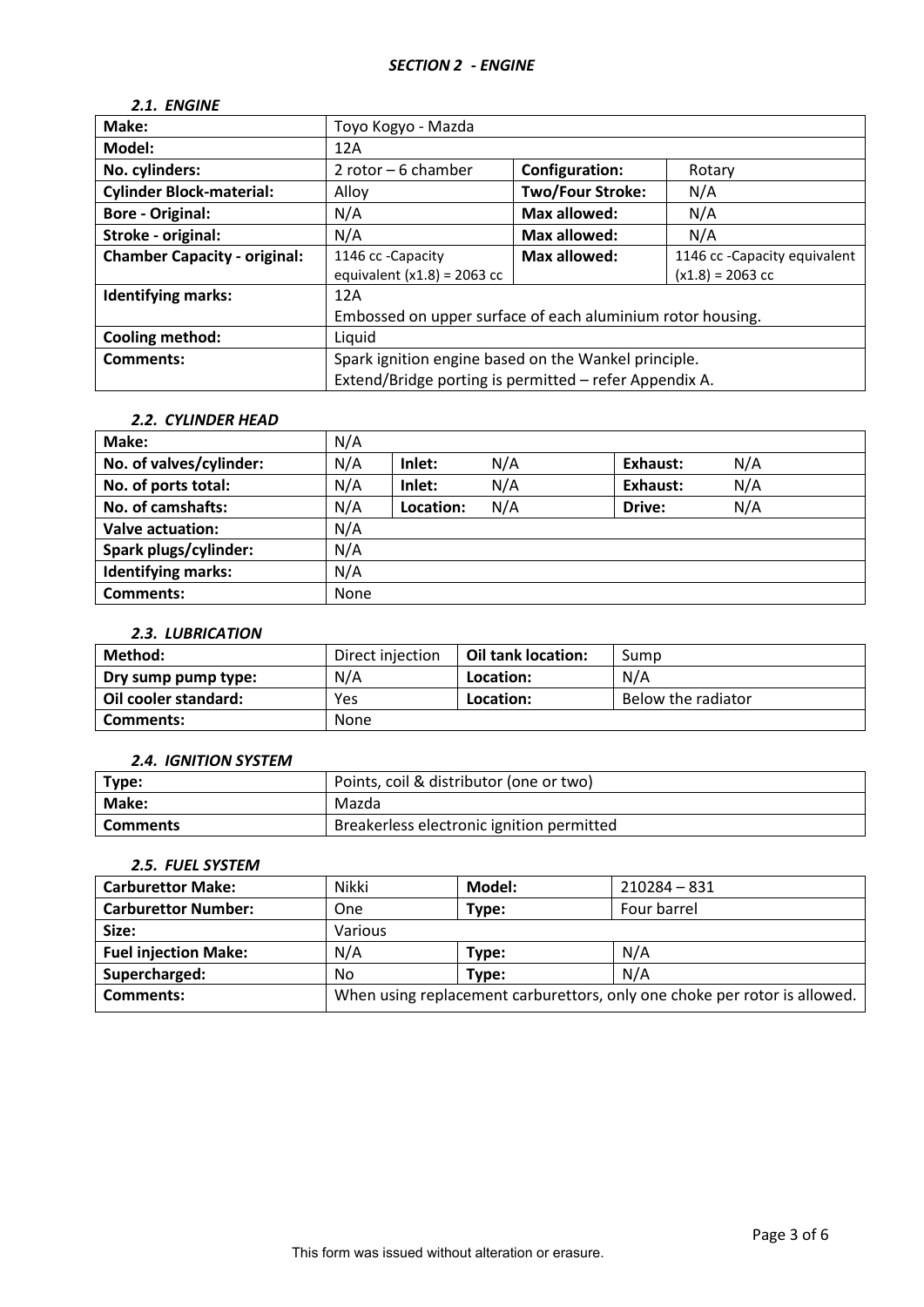#### *SECTION 3 - TRANSMISSION*

#### *3.1. CLUTCH*

| Make:             | Mazda     |
|-------------------|-----------|
| Type:             | Diaphragm |
| Diameter:         | 203 mm    |
| No. of Plates:    | One       |
| <b>Actuation:</b> | Hydraulic |
| <b>Comments:</b>  | None      |

#### *3.2. TRANSMISSION*

| Type:                                | Four speed synchromesh  |
|--------------------------------------|-------------------------|
| Make:                                | Mazda                   |
| <b>Gearbox location:</b>             | Behind engine           |
| No. forward speeds:                  | Four                    |
| <b>Gearchange type and location:</b> | H pattern floor mounted |
| Case material:                       | Alloy                   |
| <b>Identifying marks:</b>            | N/A                     |
| Comments:                            | <b>None</b>             |

## *3.3. FINAL DRIVE*

| Make:                     | Mazda        | Model: | RX <sub>2</sub> |
|---------------------------|--------------|--------|-----------------|
| Type:                     | Live axle    |        |                 |
| <b>Ratios:</b>            | Various      |        |                 |
| <b>Differential type:</b> | Hypoid bevel |        |                 |
| Comments:                 | None         |        |                 |

# *3.4. TRANSMISSION SHAFTS (EXPOSED)*

| Number:      | One                                                    |
|--------------|--------------------------------------------------------|
| Location:    | Gearbox to final drive                                 |
| Description: | Open tail shaft centtre beagring with three uni joints |
| Comments:    | <b>None</b>                                            |

## *3.5. WHEELS & TYRES*

| <b>Wheel type - Original:</b>  | Pressed disc              | <b>Material - Original:</b> |  | Steel               |
|--------------------------------|---------------------------|-----------------------------|--|---------------------|
| Wheel type - Allowed:          | Steel                     | <b>Material - Allowed:</b>  |  | Steel               |
|                                | Alloy (period style)      |                             |  | Alloy               |
| <b>Fixture method:</b>         | <b>Nuts</b>               | No. studs:                  |  | Four                |
| Wheel dia. & rim width         | <b>FRONT</b>              | <b>REAR</b>                 |  |                     |
| Original:                      | $4.5'' \times 13''$       |                             |  | $4.5'' \times 13''$ |
| <b>Allowed</b>                 | $7'' \times 13''$         |                             |  | $7'' \times 13''$   |
| <b>Tyre Section:</b>           |                           |                             |  |                     |
| Allowed:                       | Refer approved tyre list. |                             |  |                     |
| <b>Aspect ratio - minimum:</b> | 60% minimum aspect ratio. |                             |  |                     |
| <b>Comments:</b>               | None                      |                             |  |                     |
|                                |                           |                             |  |                     |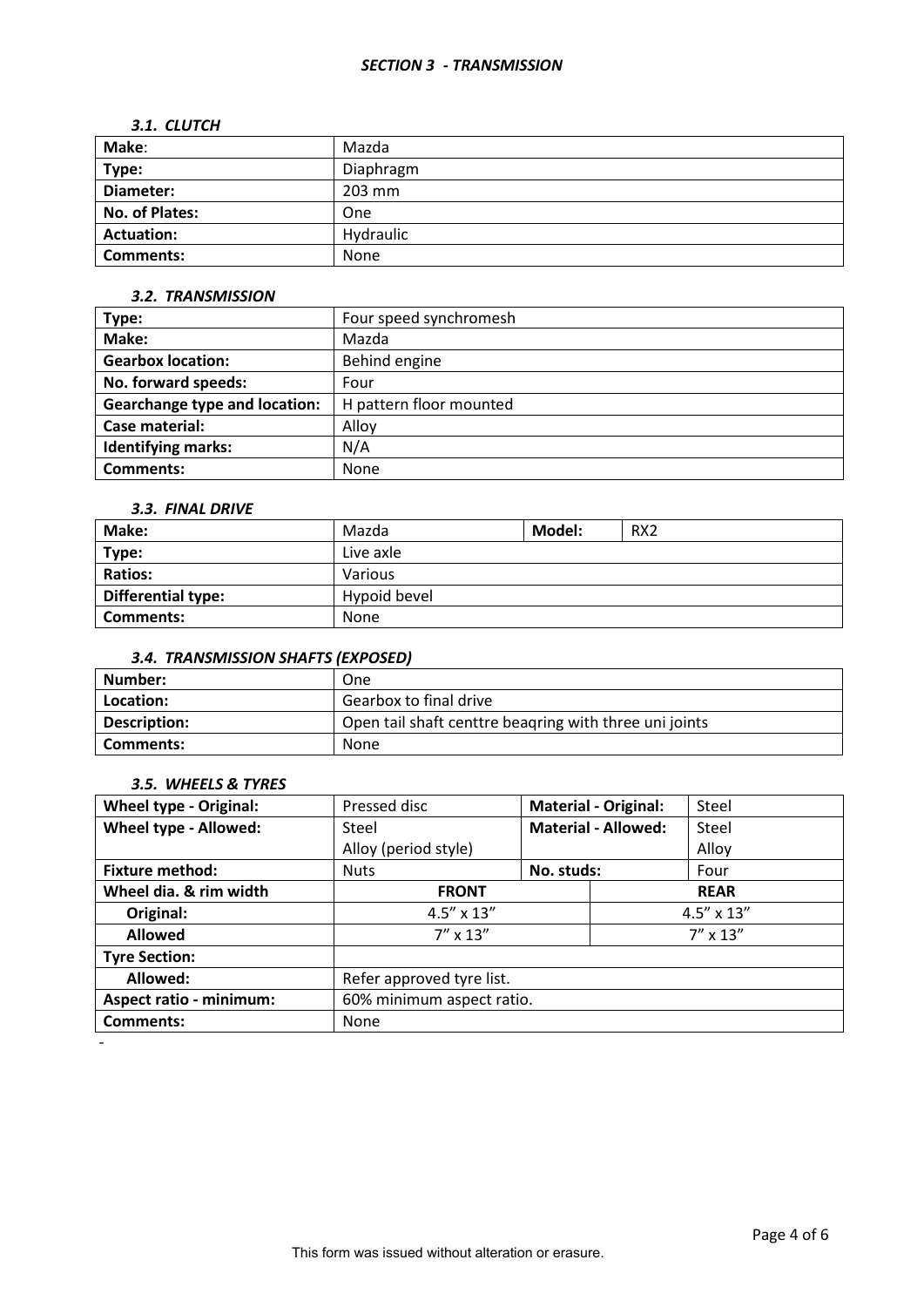#### *SECTION 4 GENERAL*

#### *4.1. FUEL SYSTEM*

| <b>Tank Location:</b> | In boot     | Capacity: | 60 litres |
|-----------------------|-------------|-----------|-----------|
| Fuel pump, type:      | Electric    | Make:     | N/A       |
| Comments:             | <b>None</b> |           |           |

#### *4.2. ELECTRICAL SYSTEM*

| Voltage:                 | ∸∸          | <b>Alternator fitted:</b> | Alternator |
|--------------------------|-------------|---------------------------|------------|
| <b>Battery Location:</b> | Engine bay  |                           |            |
| Comments:                | <b>None</b> |                           |            |

#### *4.3. BODYWORK*

| Type:         | Coupe or sedan | <b>Material:</b> | Steel       |
|---------------|----------------|------------------|-------------|
| No. of seats: | Four           | No. doors:       | Two or four |
| Comments:     | <b>None</b>    |                  |             |

### *4.4. DIMENSIONS*

| <b>Track - Front:</b> | 1200 mm | Rear:           | 1190 mm |
|-----------------------|---------|-----------------|---------|
| Wheelbase:            | 2260 mm | Overall length: | 3830 mm |
| Dry weight:           | 855 kg  |                 |         |
| Comments:             | None    |                 |         |

# *4.5. SAFETY EQUIPMENT*

Refer applicable Group Regulations